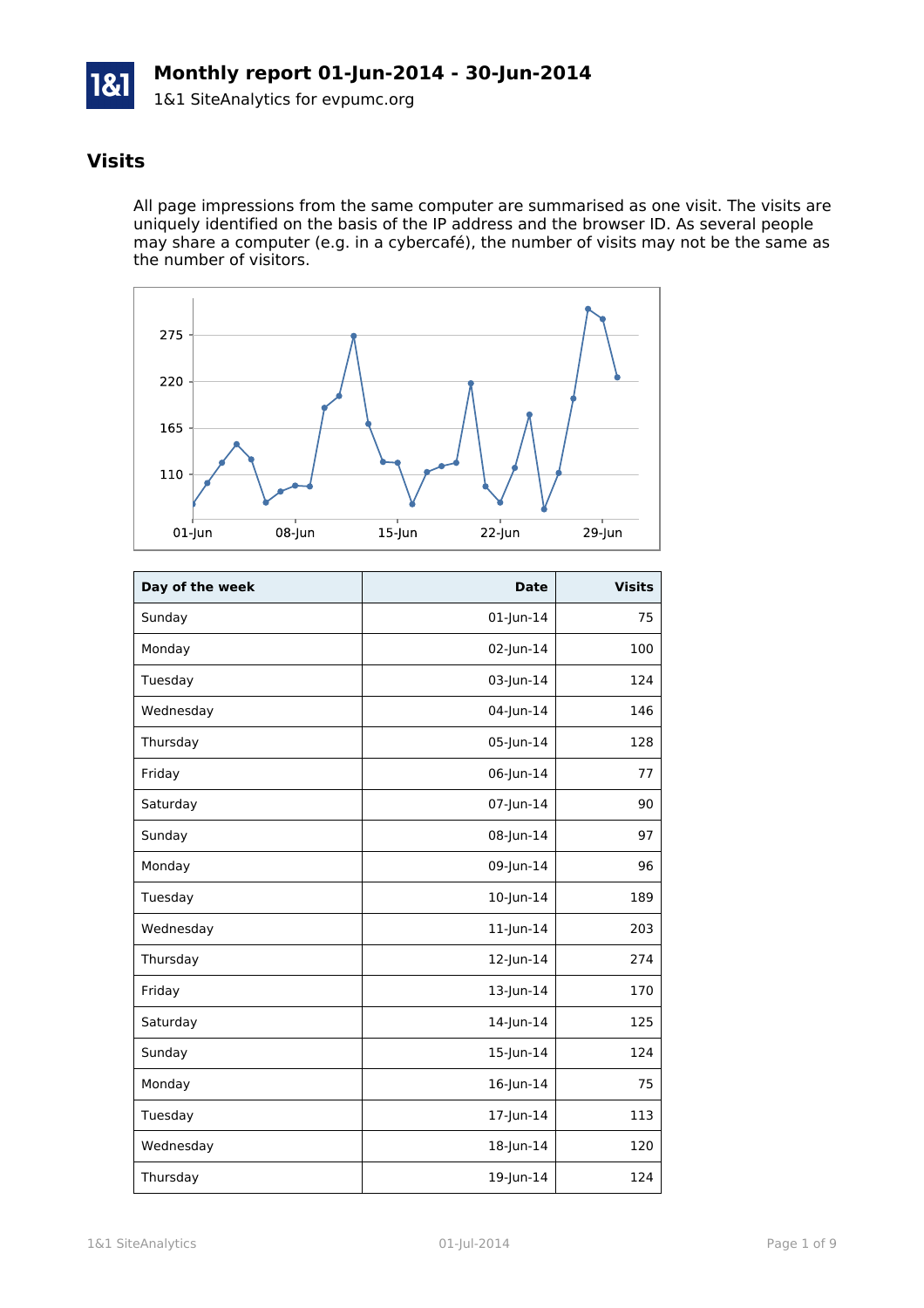| Day of the week | <b>Date</b>     | <b>Visits</b> |
|-----------------|-----------------|---------------|
| Friday          | 20-Jun-14       | 218           |
| Saturday        | 21-Jun-14       | 96            |
| Sunday          | 22-Jun-14       | 77            |
| Monday          | 23-Jun-14       | 118           |
| Tuesday         | 24-Jun-14       | 181           |
| Wednesday       | 25-Jun-14       | 69            |
| Thursday        | 26-Jun-14       | 112           |
| Friday          | 27-Jun-14       | 200           |
| Saturday        | 28-Jun-14       | 306           |
| Sunday          | 29-Jun-14       | 294           |
| Monday          | 30-Jun-14       | 225           |
|                 | <b>Total</b>    | 4,346         |
|                 | <b>Averages</b> | 145           |

# **Search engines**

Using this analysis, you can identify the search engines used by your visitors. You can also see how many visitors reach your pages via the respective search engines.



| <b>Search engines</b> | <b>Visits</b> | %        |
|-----------------------|---------------|----------|
| www.google.com        | 11            | 73.33 %  |
| www.google.com.ng     | 1             | 6.67 %   |
| www.google.com.sa     | 1             | 6.67 %   |
| www.google.it         |               | 6.67 %   |
| www.search.ask.com    |               | 6.67 %   |
| <b>Total</b>          | 15            | 100.00 % |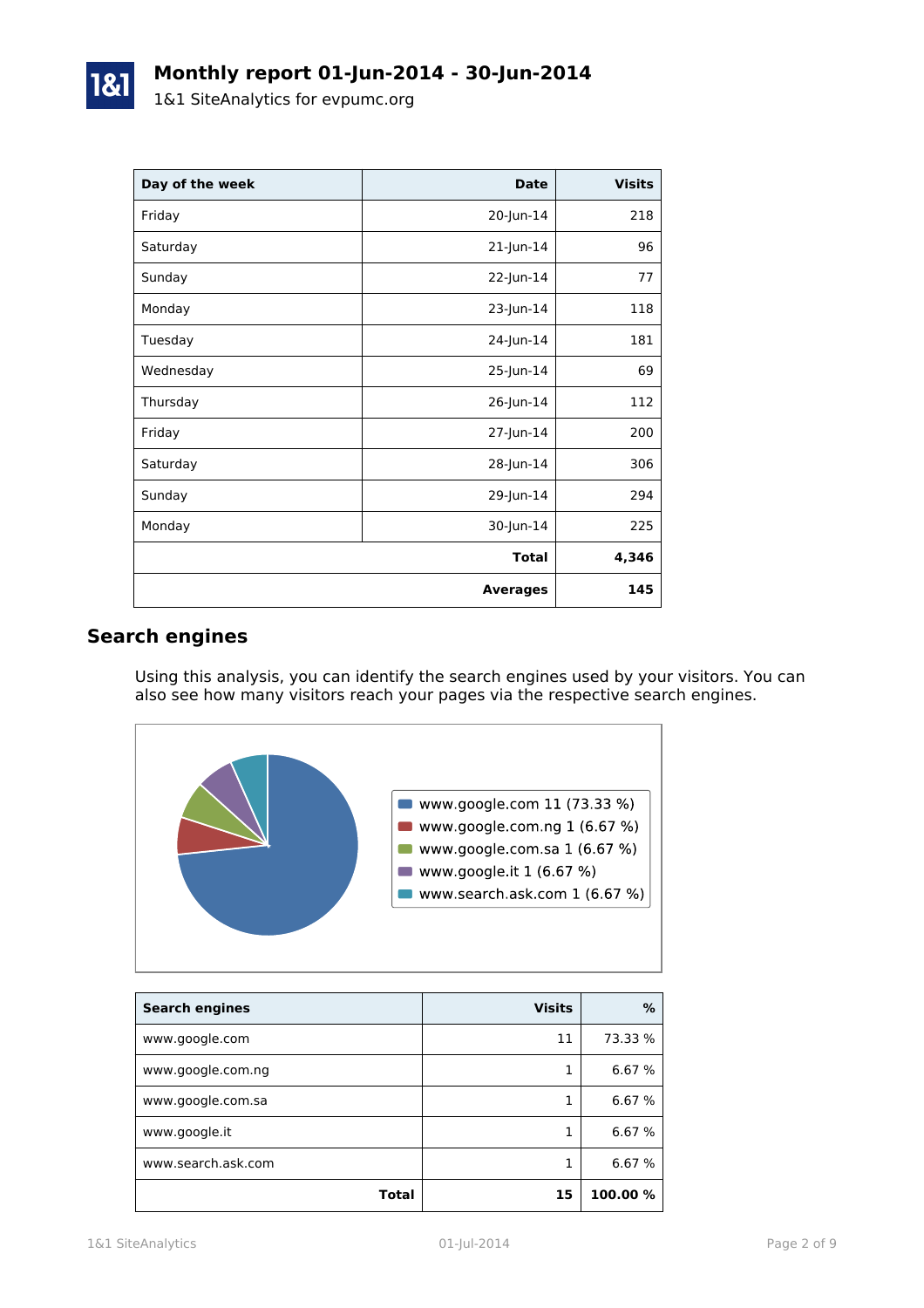

#### **Search terms**

The table shows the search terms by means of which your website was found most frequently. Every row contains a search term. For example, if somebody found your website by means of the phrase "repair car", both "repair" and "car" will be displayed as independent terms in the table.

| <b>Search terms</b> | <b>Visits</b>  | %       |
|---------------------|----------------|---------|
| matthew             | 3              | 17.65 % |
| sermons             | 2              | 11.76 % |
| 47-50               | 2              | 11.76 % |
| sermon              | $\overline{2}$ | 11.76 % |
| mechelle            | $\mathbf{1}$   | 5.88 %  |
| st.                 | $\mathbf{1}$   | 5.88 %  |
| nehemiah            | $\mathbf{1}$   | 5.88 %  |
| waughen             | $\mathbf{1}$   | 5.88 %  |
| 13-19               | $\mathbf{1}$   | 5.88 %  |
| chap.16.            | $\mathbf{1}$   | 5.88 %  |
| $1 - 11$            | $\mathbf{1}$   | 5.88 %  |
| methodist           | $\mathbf{1}$   | 5.88 %  |
| <b>Total</b>        | 17             | 100.00% |

#### **Most frequently accessed pages**

You can see the most frequently accessed pages. Only fully loaded pages are counted. Individual page elements, such as images or other elements, are not counted individually. This includes all files with the extensions .png, .jpg, jpeg, .gif, .swf, .css, .class, and .js.

| Most frequently accessed pages | <b>Page impressions</b> | %       |
|--------------------------------|-------------------------|---------|
| /guest book.htm                | 1,924                   | 25.61 % |
| / derived/nortbots.htm         | 951                     | 12.66 % |
| /Default.htm                   | 429                     | 5.71 %  |
| /NewsLetterIdx.htm             | 81                      | 1.08 %  |
| /Sermons.htm                   | 69                      | 0.92%   |
| /Elim.htm                      | 55                      | 0.73%   |
| /Calendar.htm                  | 54                      | 0.72%   |
| /Announce.htm                  | 53                      | 0.71%   |
| /Believe.htm                   | 42                      | 0.56%   |
| /M-Statement.htm               | 41                      | 0.55 %  |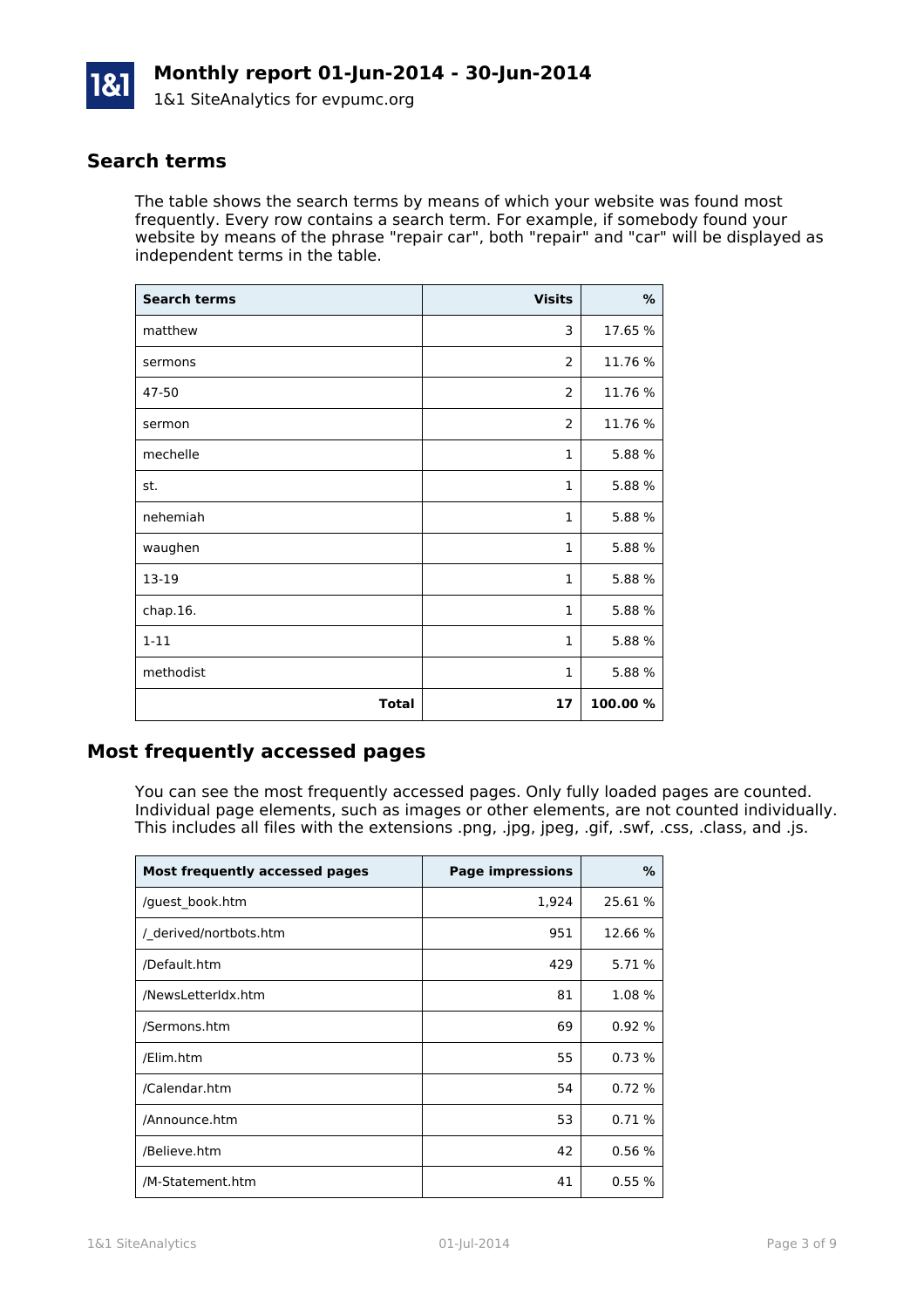

# **Monthly report 01-Jun-2014 - 30-Jun-2014**

1&1 SiteAnalytics for evpumc.org

| <b>Most frequently accessed pages</b> | <b>Page impressions</b> | %      |
|---------------------------------------|-------------------------|--------|
| /St Johns.htm                         | 40                      | 0.53%  |
| /Worship.htm                          | 40                      | 0.53%  |
| /web links.htm                        | 40                      | 0.53%  |
| /Stats.htm                            | 29                      | 0.39%  |
| /Elim M-Statement.htm                 | 24                      | 0.32%  |
| /St_Johns-HISTORY.htm                 | 21                      | 0.28%  |
| /Elim-HISTORY.htm                     | 20                      | 0.27%  |
| /Ann101412.htm                        | 20                      | 0.27%  |
| /missions.htm                         | 19                      | 0.25 % |
| /Ann020512.htm                        | 19                      | 0.25%  |
| /Ann093012.htm                        | 18                      | 0.24%  |
| /valley_views0811.htm                 | 18                      | 0.24%  |
| /Ann012013.htm                        | 17                      | 0.23%  |
| /valley_views0213.htm                 | 17                      | 0.23%  |
| /Ann010514.htm                        | 16                      | 0.21%  |
| /valley_views0413.htm                 | 16                      | 0.21%  |
| /StJohns_M-Statement.htm              | 16                      | 0.21 % |
| /Ann103110.htm                        | 16                      | 0.21 % |
| /valley_views1012.htm                 | 16                      | 0.21%  |
| /valley_views1113.htm                 | 16                      | 0.21 % |
| /valley_views0312.htm                 | 16                      | 0.21%  |
| /valley_views0812.htm                 | 16                      | 0.21%  |
| /Ann051511.htm                        | 16                      | 0.21%  |
| /Ann121111.htm                        | 16                      | 0.21%  |
| /Ann012912.htm                        | 16                      | 0.21%  |
| /Ann102112.htm                        | 16                      | 0.21 % |
| /Ann010112.htm                        | 15                      | 0.20%  |
| /Ann092213.htm                        | 15                      | 0.20%  |
| /valley_views1111.htm                 | 15                      | 0.20%  |
| /Ann111112.htm                        | 15                      | 0.20%  |
| /Ann030313.htm                        | 15                      | 0.20%  |
| /Ann013011.htm                        | 15                      | 0.20%  |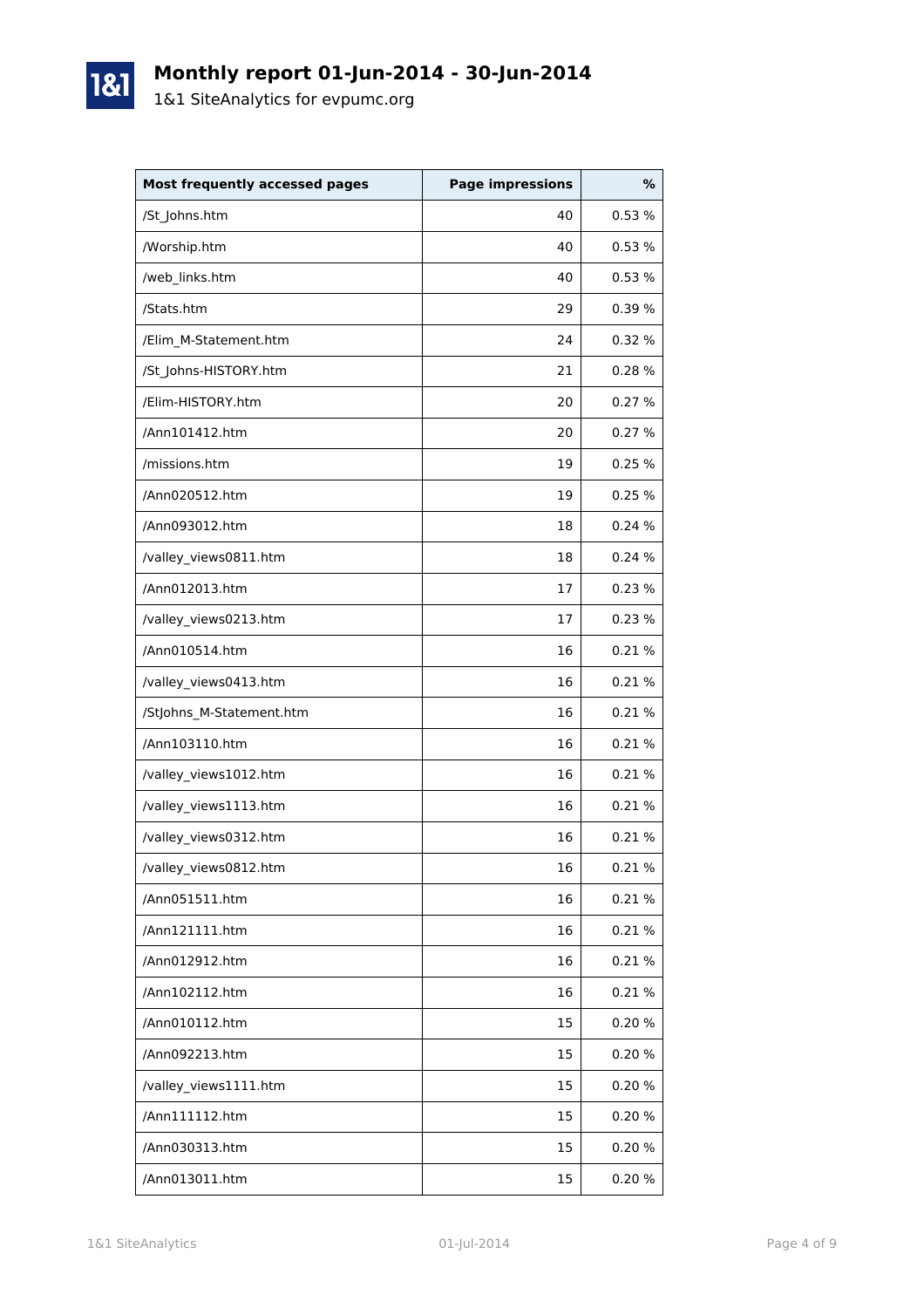

| Most frequently accessed pages | <b>Page impressions</b> | %        |
|--------------------------------|-------------------------|----------|
| /Ann040614.htm                 | 15                      | 0.20%    |
| /valley views0513.htm          | 15                      | 0.20%    |
| /valley views1112.htm          | 15                      | 0.20%    |
| /Ann061712.htm                 | 15                      | 0.20%    |
| /Ann012614.htm                 | 15                      | 0.20%    |
| /Ann008512.htm                 | 15                      | 0.20%    |
| Other                          | 3,101                   | 41.27 %  |
| Total                          | 7,514                   | 100.00 % |

#### **Browsers**

This chart shows the browsers used by your visitors. For example, this helps you to identify the browsers for which you need to optimise your website.



| <b>Browsers</b>         | <b>Visits</b>  | %        |
|-------------------------|----------------|----------|
| Internet Explorer       | 1,884          | 57.46 %  |
| <b>General Crawlers</b> | 902            | 27.51 %  |
| Mozilla 5               | 195            | 5.95 %   |
| Chrome                  | 123            | 3.75 %   |
| Firefox                 | 62             | 1.89%    |
| Opera                   | 19             | 0.58%    |
| Safari                  | 10             | 0.30%    |
| iPhone                  | $\overline{7}$ | 0.21%    |
| Mozilla 4               | 6              | 0.18%    |
| Other                   | 71             | 2.17 %   |
| <b>Total</b>            | 3,279          | 100.00 % |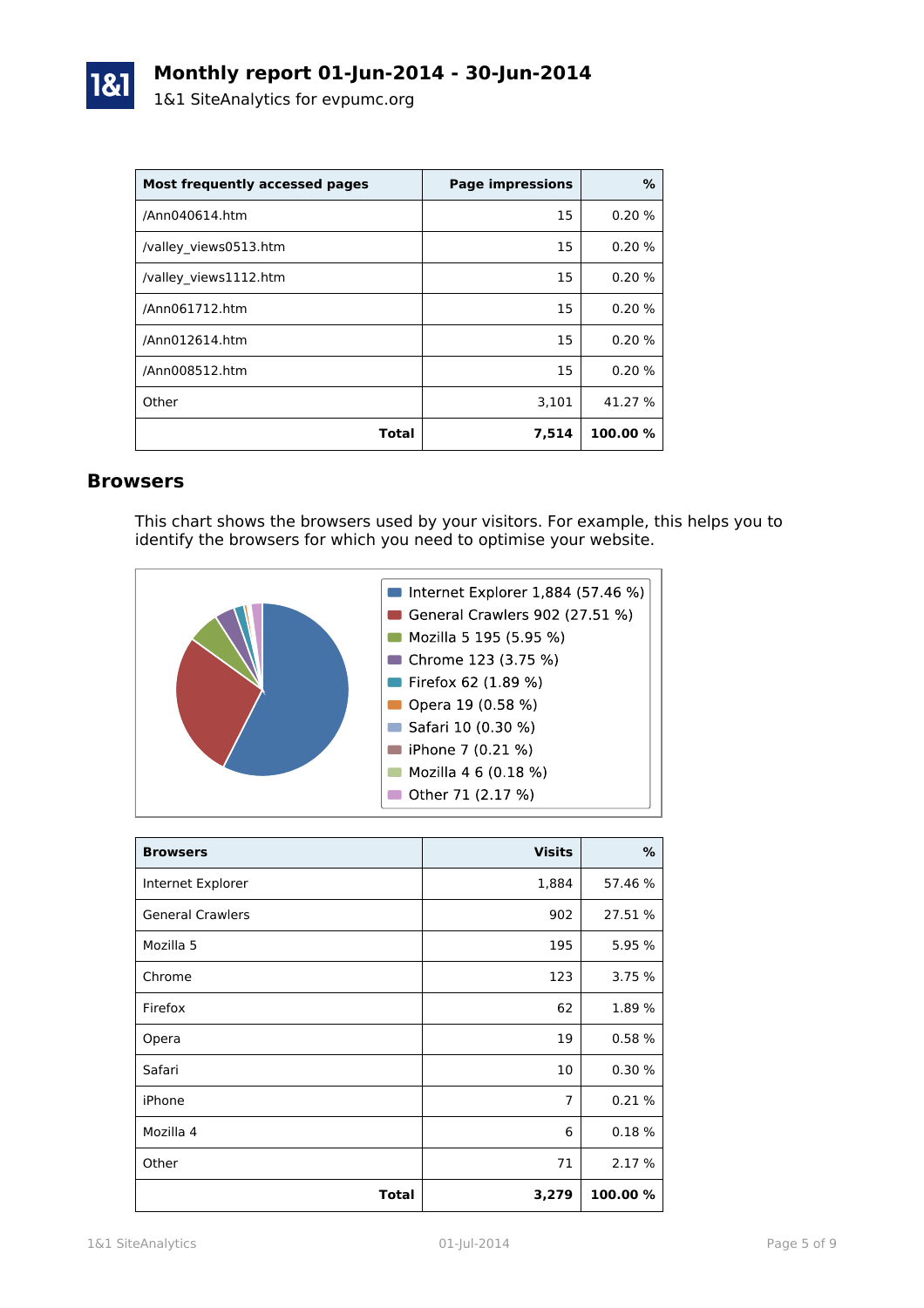# **Monthly report 01-Jun-2014 - 30-Jun-2014**

1&1 SiteAnalytics for evpumc.org

# **Operating systems**

You can see the operating systems used by your visitors. This information helps you to find out for which operating systems you may need to optimise your website.



| <b>Operating systems</b> | <b>Visits</b> | %        |
|--------------------------|---------------|----------|
| Windows XP               | 1,867         | 42.96 %  |
| Linux                    | 201           | 4.62 %   |
| Windows 7                | 127           | 2.92 %   |
| iPhone                   | 79            | 1.82 %   |
| Windows 8                | 35            | 0.81%    |
| <b>Windows Vista</b>     | 27            | 0.62%    |
| Linux Ubuntu             | 19            | 0.44%    |
| Windows NT               | 16            | 0.37%    |
| Mac OS X Snow Leopard    | 4             | 0.09%    |
| Other                    | 1,971         | 45.35 %  |
| <b>Total</b>             | 4,346         | 100.00 % |

# **Referring pages**

You can see the pages that referred your visitors to your website. Referring pages may be other websites or search engines. The complete URL is displayed.

| <b>Referring pages</b>        | <b>Visits</b> | %       |
|-------------------------------|---------------|---------|
| semalt.semalt.com/crawler.php | 15            | 22.06 % |
| www.google.com/url            | 11            | 16.18%  |
| www.google.com/               | q             | 13.24 % |
| www.bing.com/search           |               | 10.29 % |
| x14files.in                   | 3             | 4.41 %  |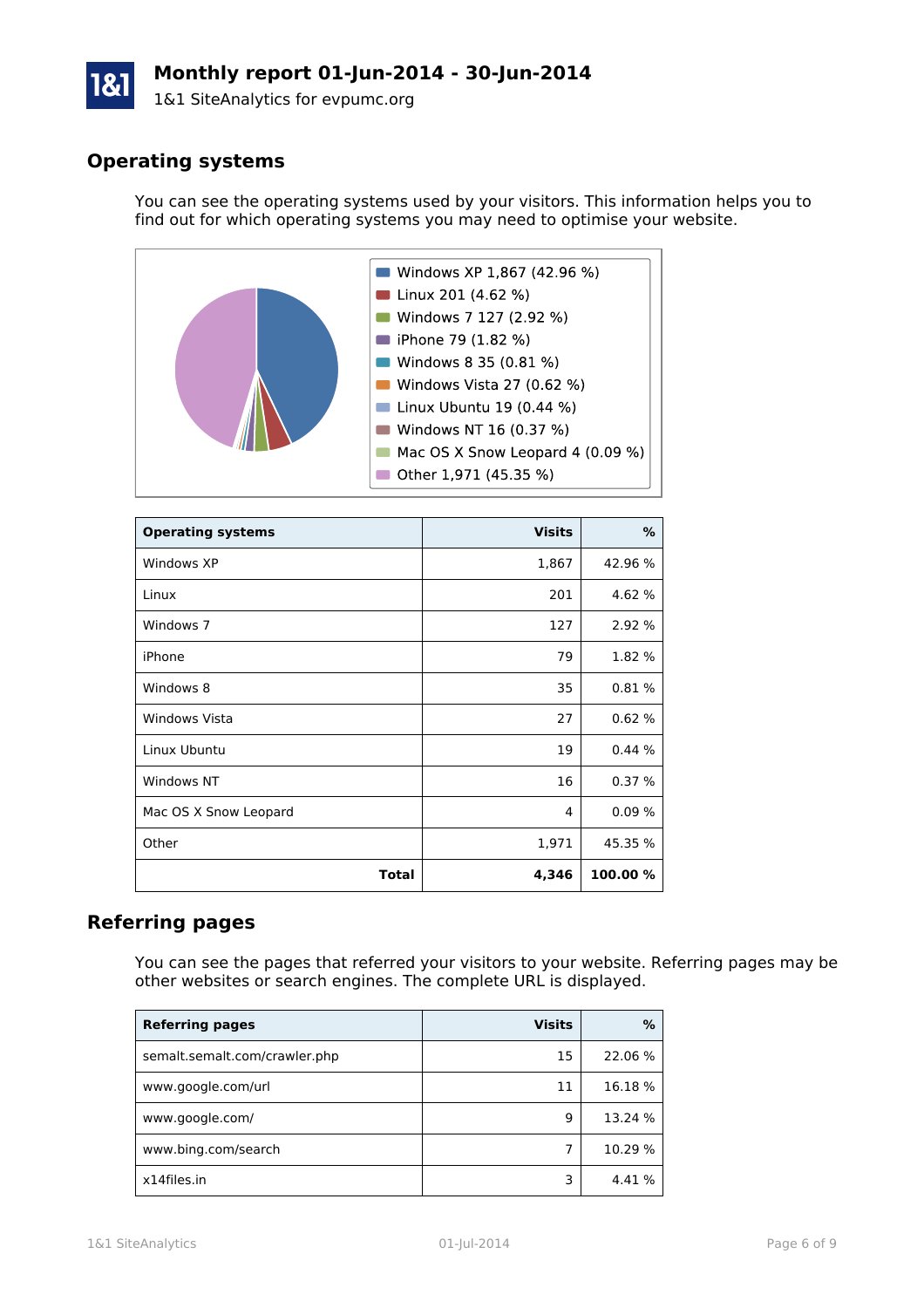

| <b>Referring pages</b>                                                                                        | <b>Visits</b> | $\%$     |
|---------------------------------------------------------------------------------------------------------------|---------------|----------|
| www.connectwilliamsport.com/events/view<br>/6716/7th-annual-elimsport-fall-festival-and<br>-parade/2013-09-21 | 2             | 2.94 %   |
| yandex.ru/yandsearch                                                                                          | 2             | 2.94 %   |
| privhosting.com/                                                                                              | 2             | 2.94 %   |
| Other                                                                                                         | 17            | 25.00 %  |
| Total                                                                                                         | 68            | 100.00 % |

# **Visits from continents**

This analysis shows which continents your visitors come from.

| <b>Continents</b> | <b>Visits</b> | %        |
|-------------------|---------------|----------|
| Asia              | 1,857         | 60.91 %  |
| North America     | 788           | 25.83 %  |
| Europe            | 394           | 12.93 %  |
| South America     | 8             | 0.27%    |
| Africa            | 2             | 0.06%    |
| Total             | 3,048         | 100.00 % |

# **Visits from countries**

This analysis shows which countries your visitors come from. This information indicates the countries that your website should focus on or the countries for which it still needs to be optimised.

| <b>Countries</b>     | <b>Visits</b>  | %       |
|----------------------|----------------|---------|
| China                | 1,850          | 60.70%  |
| <b>United States</b> | 783            | 25.69 % |
| Russia               | 190            | 6.23 %  |
| United Kingdom       | 114            | 3.75 %  |
| Ukraine              | 47             | 1.54 %  |
| France               | 22             | 0.74%   |
| Luxembourg           | 7              | 0.24%   |
| Brazil               | $\overline{7}$ | 0.24%   |
| Germany              | 7              | 0.24%   |
| Canada               | 4              | 0.15%   |
| Japan                | 3              | 0.09%   |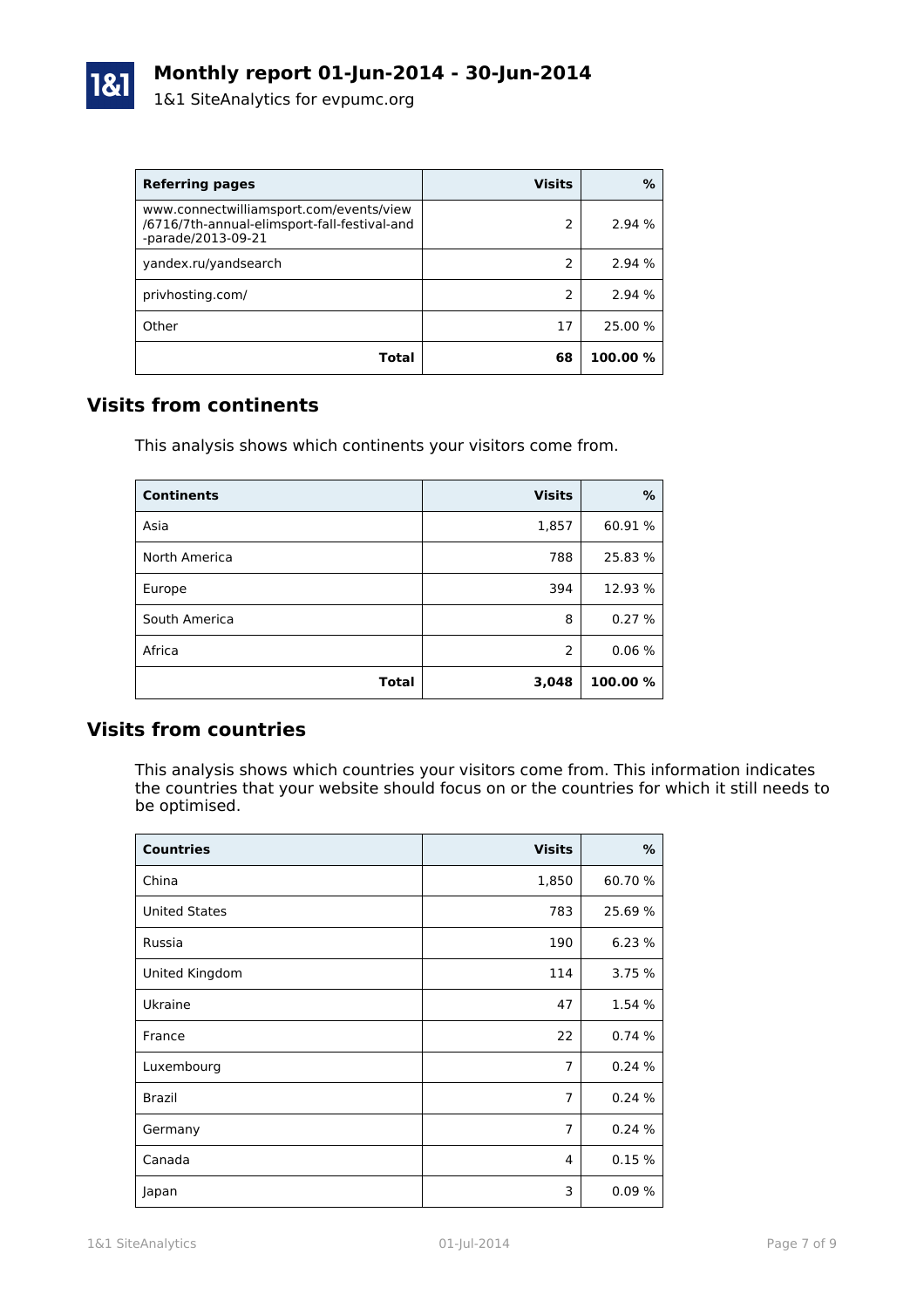# **Monthly report 01-Jun-2014 - 30-Jun-2014**

1&1 SiteAnalytics for evpumc.org

| <b>Countries</b> | <b>Visits</b>  | $\%$     |
|------------------|----------------|----------|
| Romania          | $\overline{2}$ | 0.06%    |
| Saudi Arabia     | 2              | 0.06%    |
| Czech Rep.       | 1              | 0.03%    |
| India            | 1              | 0.03%    |
| Thailand         | $\mathbf{1}$   | 0.03%    |
| Italy            | 1              | 0.03%    |
| Algeria          | 1              | 0.03%    |
| Portugal         | $\mathbf{1}$   | 0.03%    |
| Venezuela        | $\mathbf{1}$   | 0.03%    |
| Nigeria          | 1              | 0.03%    |
| Spain            | $\mathbf{1}$   | 0.03%    |
| Netherlands      | $\mathbf{1}$   | 0.03%    |
| Total            | 3,048          | 100.00 % |

# **Visits from cities**

1&1

This analysis shows which cities your visitors come from

| <b>Cities</b>            | <b>Visits</b> | $\frac{9}{6}$ |
|--------------------------|---------------|---------------|
| CN:                      | 1,336         | 43.80 %       |
| CN: Beijing              | 301           | 9.86 %        |
| US: Washington           | 230           | 7.53 %        |
| US:                      | 188           | 6.17 %        |
| RU:                      | 178           | 5.84 %        |
| US: Seattle              | 155           | 5.08 %        |
| <b>US: Mountain View</b> | 127           | 4.16 %        |
| GB: Newcastle            | 113           | 3.72 %        |
| CN: Putian               | 84            | 2.75 %        |
| CN: Fuzhou               | 77            | 2.54 %        |
| CN: Shanghai             | 42            | 1.39 %        |
| UA: Kisel?v              | 34            | 1.12 %        |
| FR:                      | 22            | 0.74%         |
| US: Simi Valley          | 13            | 0.41%         |
| US: Woodbridge           | 13            | 0.41%         |